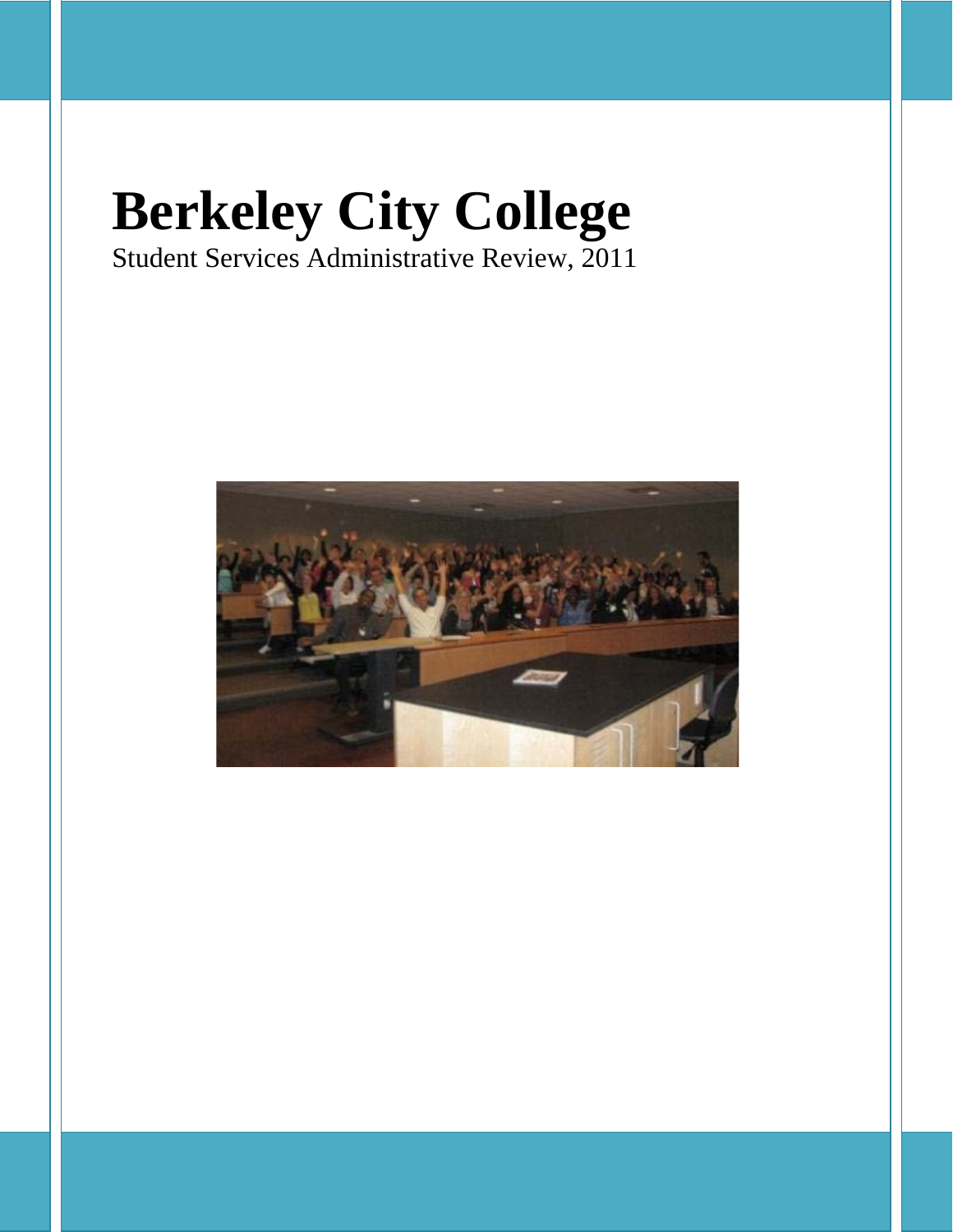# **Berkeley City College**

# **2010-11 ADMINISTRATIVE PROGRAM REVIEW**

# **Student Services**

**Supervising Managers:**

**Dr. May Kuangchi Chen, Vice President for Student Services Brenda Johnson, Dean of Student Support Services**

## **Table of Contents**

| L.                       | <b>MISSION</b>                                                                                  | $\overline{2}$ |
|--------------------------|-------------------------------------------------------------------------------------------------|----------------|
| H.                       | <b>FUNCTION</b>                                                                                 | $\mathbf{2}$   |
| HI.                      | <b>ORGANIZATIONAL CHART</b>                                                                     | 3              |
| $\mathbf{IV}_{\text{-}}$ | <b>MANAGEMENT POSITIONS - SUMMARY OF RESPONSIBILITIES</b>                                       | 4              |
| $\mathbf{V}_{\cdot}$     | <b>STUDENT SERVICES FUNCTION ALIGNMENT WITH PCCD</b><br>AND BCC STRATEGIC DIRECTIONS            | 5              |
| VI.                      | <b>SUPPORTING EVIDENCE FOR THIS YEAR'S ACCOMPLISHMENTS: 7</b><br><b>2010-11 ACCOMPLISHMENTS</b> |                |
| VII.                     | <b>GOALS FOR NEXT YEAR</b>                                                                      | 12             |
| VIII.                    | <b>RESOURCES NEEDS TO ACHIEVE GOALS</b>                                                         | 13             |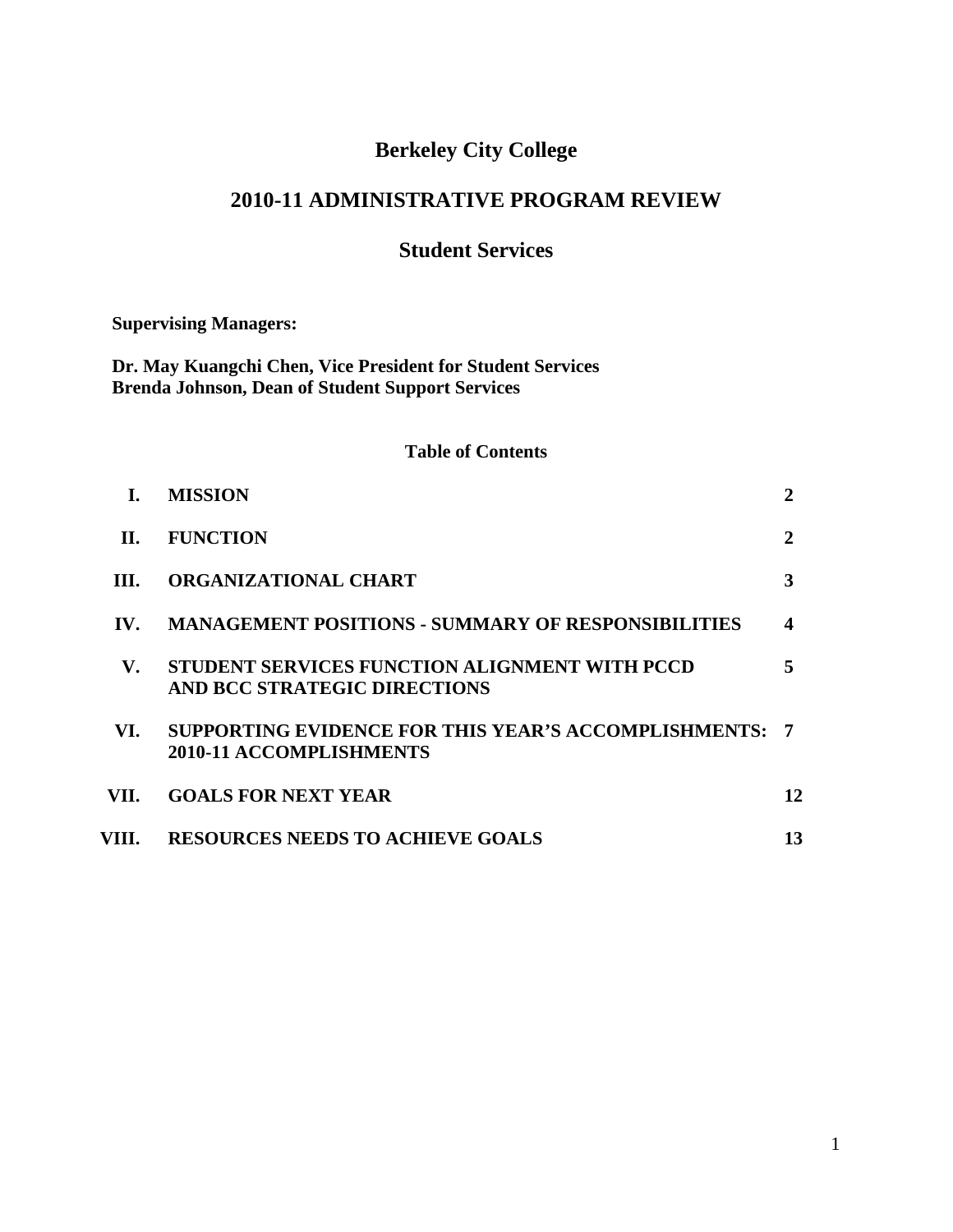# **Berkeley City College STUDENT SERVICES**

**I. Mission**: Building Community through Student Success

# **II. Function**:

The division of Student Services at Berkeley City College provides services to students, supports instruction, and fulfills the mission of the College. The division assists students in developing the "whole student" or a student's intellectual capacity and achievement, emotional make-up, physical condition, social relationships, vocational aptitudes and skills, moral values, economic resources, and aesthetic appreciations.

In conjunction with the district office, Student Services at BCC supports day-to-day operation of admissions and records, and financial aid. In addition, the division on campus includes outreach and college application, placement assessment and orientation, counseling (academic , general, personal, and career), Program for Students with Disabilities, EOPS/CARE and CalWORKs, transfer and career services, student activities and associated students, and student discipline. The division is planning to provide on-site student health services.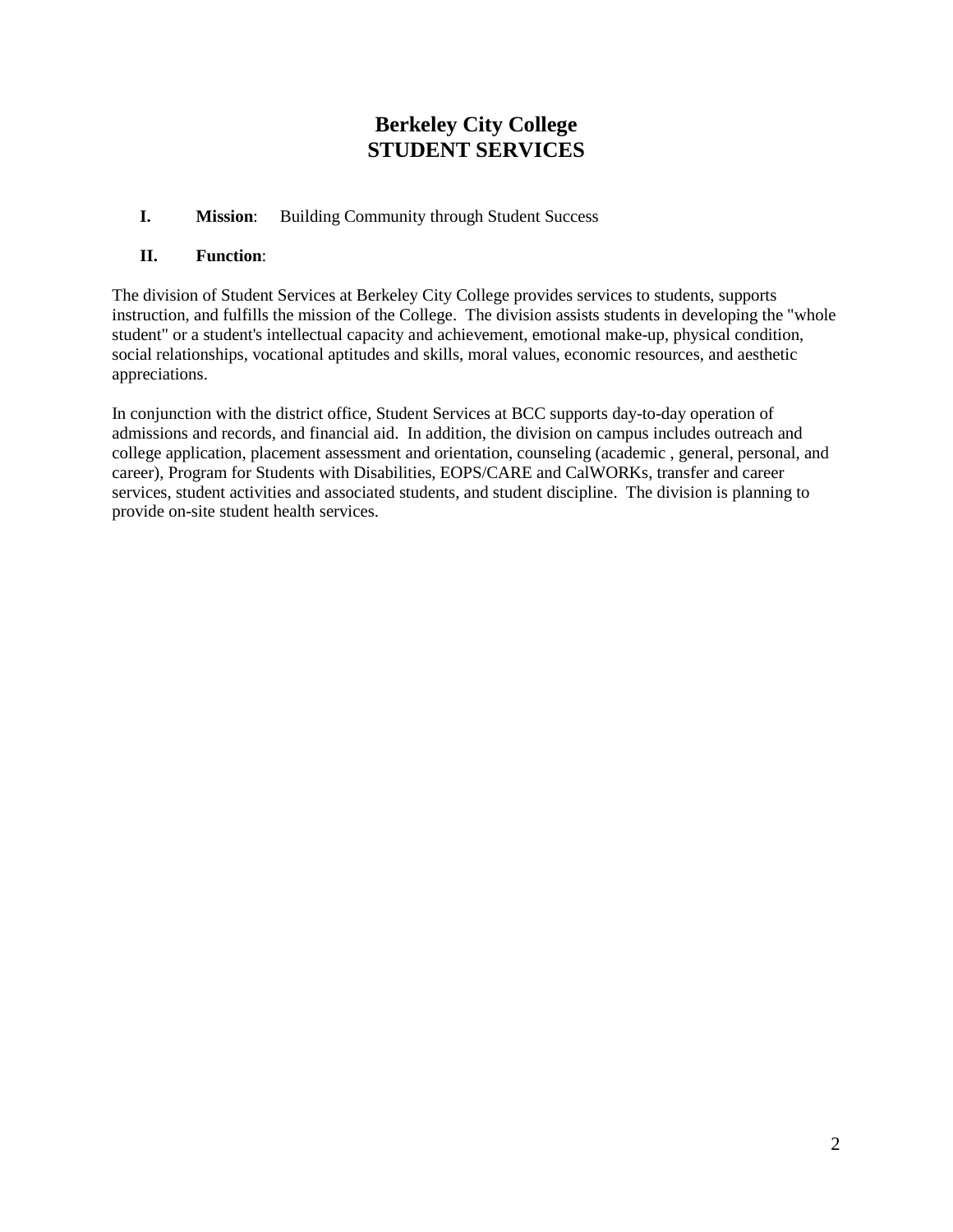# **III. Organization Chart**

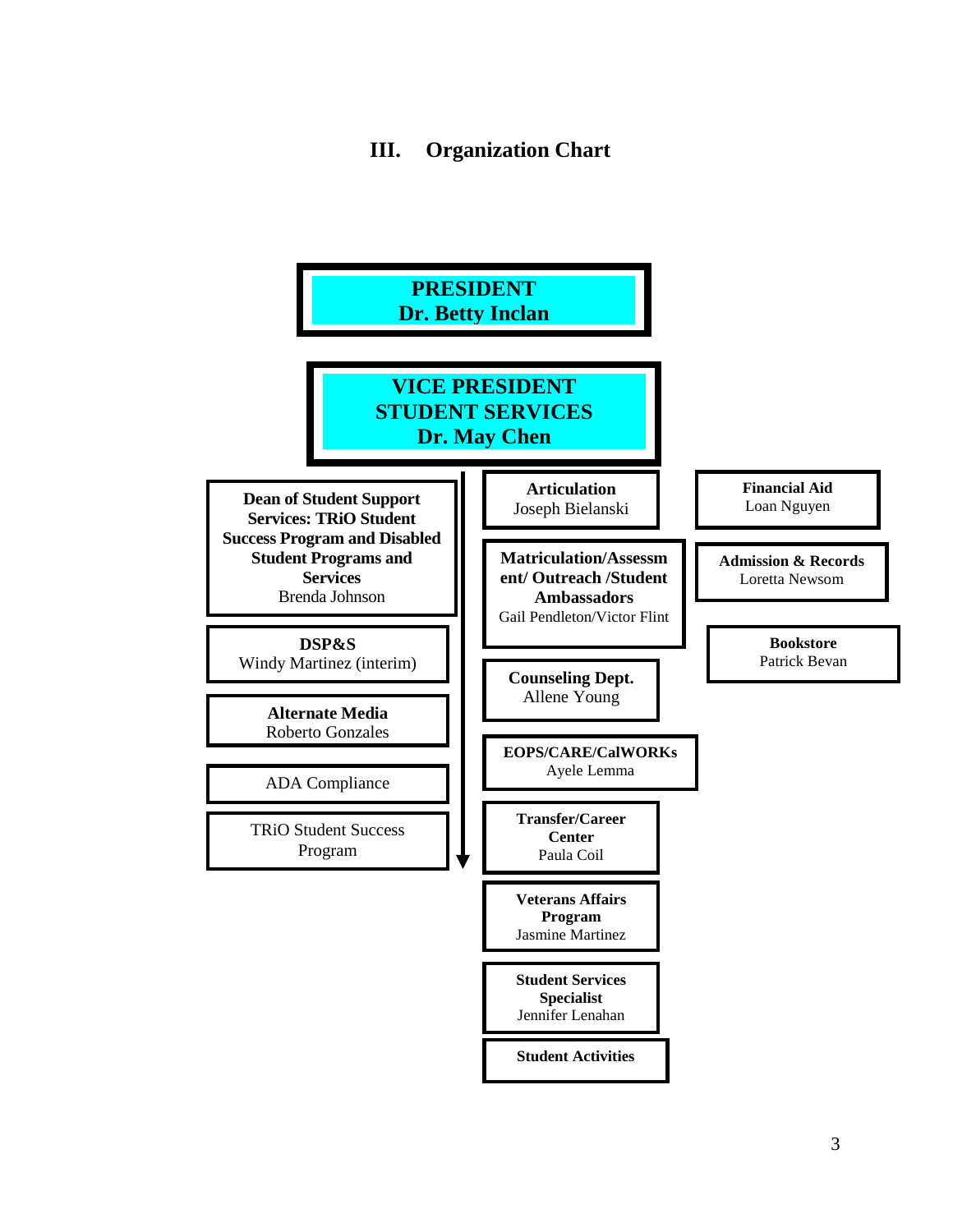# **IV. MANAGEMENT POSITIONS - SUMMARY OF RESPONSIBILITIES**

#### **Vice President of Student Services**

- 1. Serves as Chief Student Services Officer of Berkeley City College and coordinates with other Student Services leaders within the District.
- 2. Exercises oversight of the Student Services divisions of College.
- 3. Provides overall leadership to the College in assessment and orientation, out-reach and in-reach, counseling, Veteran Services, transfer and career services, programs and services to students with disabilities (DSPS), student activities and clubs, TRiO, Extended Opportunity Programs and Services (EOPS), CARE, and CalWORKs.
- 4. Works with the district office and provides day-to-day support to admissions and records, health services, and financial aid.
- 5. Oversees activities of Office of Student Services as detailed in Mission Statement.
- 6. Coordinates and collaborates with Office of Instruction of the College.
- 7. Provides college-level coordination and oversight for the program review and Student Learning Outcomes planning process and implementation.
- 8. Provides college-level oversight for advisory committees forming and meeting related to student services at the colleges.
- 9. Leads grant development activities at the division and college level, and coordinates with the district in grant applications.
- 10. Provides administrative oversight for the counseling faculty tenure review and evaluation processes.
- 11. Conducts staff hiring, evaluation, and improvement activities.
- 12. Interprets and ensures compliance with federal and state statutes and regulations, the rules and policies of the Board of Trustees and the administrative directives of the Chancellor as they affect educational and student support services of the College.
- 13. Supervises the completion of reports as necessary or appropriate for federal, state and local agencies including various reports and data submissions required by the State Chancellor's Office for California Community Colleges.
- 14. Reviews legislation affecting student services and communicates with faculty and staff at the College.
- 15. Oversees and implements district and college policies and procedures in grievance and student code of conducts.
- 16. Serves on the Leadership and Roundtable at the College, and District committees as a voting member.
- 17. Coordinates and hosts district wide Student Services Vice Presidents' and Deans' meetings
- 18. Acts in the absence of the President as directed.

## **Dean of Student Support Services**

- 1. Leads, plans, supervises, coordinates and evaluates all programs and services i[n Disabled](http://www.cccco.edu/LinkClick.aspx?link=616&tabid=645)  [Students Programs & Services \(DSPS\) and Trio Student Success Grant Project f](http://www.cccco.edu/LinkClick.aspx?link=616&tabid=645)or effectiveness and efficiency. Develops, plans and implements work schedules to ensure necessary coverage during regular and peak periods and certifies all payrolls. Develops and implements plans, procedures, goals and objectives for Trio and DSPS in accordance with policies and guidelines at the district, state, and Federal levels.
- 2. Coordinates programs and services with other Student Services offices and departments to ensure most effective staffing and service delivery. Provides leadership in the new and emerging technologies in support of student success for DSPS and Trio student populations.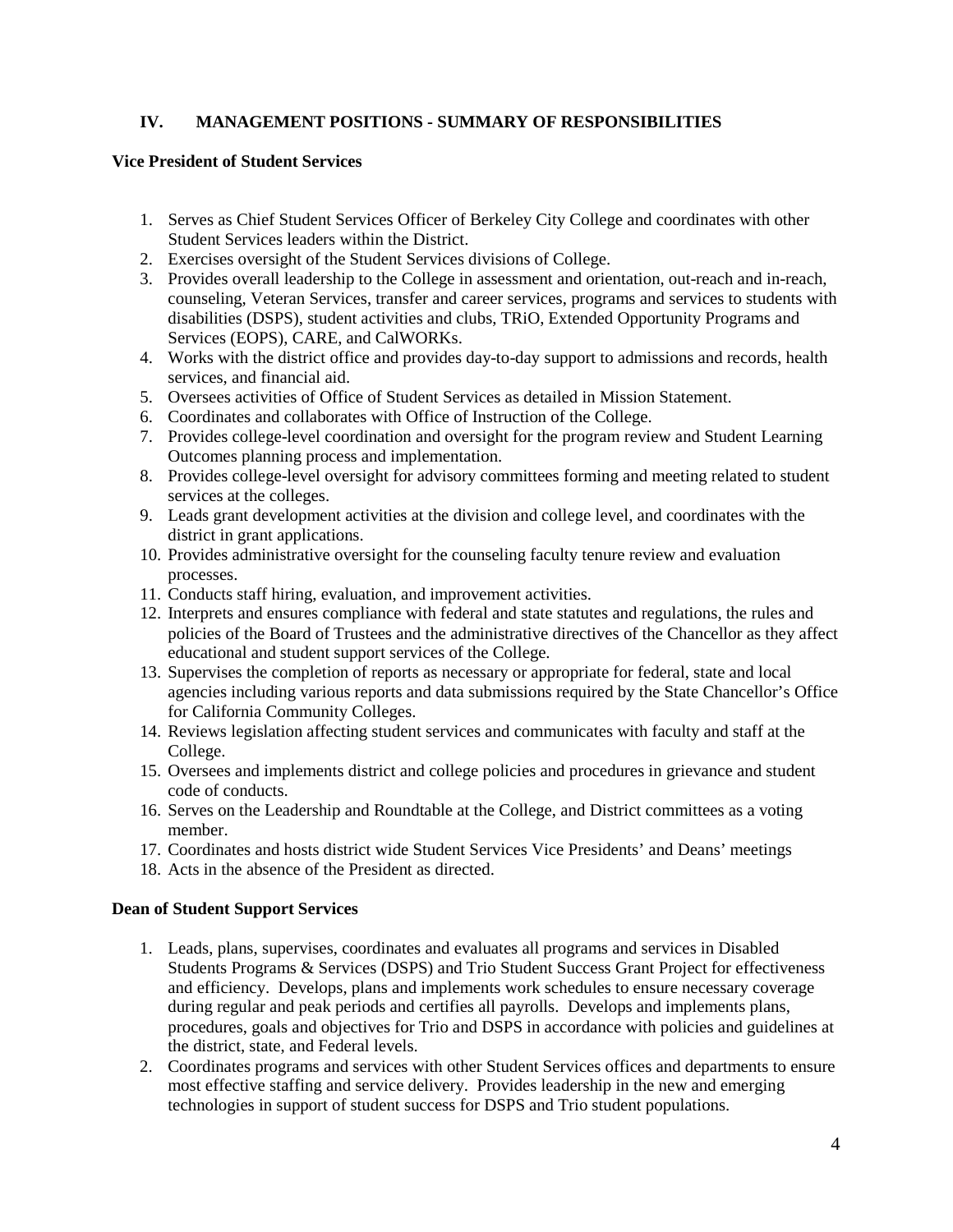- 3. Works with faculty to develop academic and support services and curricula for Trio and DSPS student populations.
- 4. Provides leadership for and participates in the recommendation for selection of faculty and staff; and supervises, motivates, trains and evaluates faculty and staff in DSPS and Trio.
- 5. Supports a climate that promotes and expects innovation, cross-cultural effectiveness and improved service to students and the community. Works with advisory committees and outside evaluators.
- 6. Chairs or serves on college committees; participates in local, regional, statewide, and national meetings; maintains compliance with division, district, state, and federal regulations; prepares and distributes required reports. Chairs the Trio Student Success Taskforce, coordinate meetings, set agendas, and maintain meeting records.
- 7. Manages the program budgets and reporting for the Trio/DSPS in collaboration with BCC Student Services and Instruction, college and district accounting staff.
- 8. Establishes and maintains accurate, timely and complete recordkeeping processes, ensuring that all grant/categorical program reporting requirements and restrictions are observed and works in conjunction with the business office, coordinates and compiles data and prepares grant/categorical program reports.
- 9. Administers data regarding participants and program outcomes, conducts research regarding program effectiveness and student tracking, creates and/or archives project documentation
- 10. Communicates an informed understanding of the objectives and outcomes of Trio and DSPS to grant/categorical program staff, administrators, other college personnel, and the grant/ categorical program officer.
- 11. Counsels students, including those referred for specialized assistance. Responsible for maintaining files, records, facilities, equipment and supplies.
- 12. Plans and develops outreach programs for DSPS and Trio programs; determines needs and makes appropriate referrals and follow-up arrangements with relevant service agencies and local high school contacts; and encourages underrepresented and disadvantaged students to enroll in appropriate educational programs, including, but not limited to DSPS and Trio.
- 13. Promotes and supports developmental education, tutorial services, selected academic success strategies, learning communities and other motivational services to nurture a campus climate conducive to the success of educationally and socio-economically diverse current and prospective students for Trio and DSPS students.
- 14. Performs other related duties as assigned.

# **V. STUDENT SERVICES FUNCTION ALIGNMENT WITH PCCD AND BCC STRATEGIC DIRECTIONS**

# **(A) Strategic Direction**: Students. Advancing student access, equity, and success

## **Goals:**

A) Maintain a customer-service and student-first operational approach

# **Outcomes:**

- 1) Respond to calls and e-mails within 24 hours
- 2) Refer students to appropriate office and ensure communication about outcome of any situation.
- 3) Model behavior that supports students, faculty, and staff

**Measurement and Data:** Student Learning Outcomes/Area Services Outcomes, division accomplishments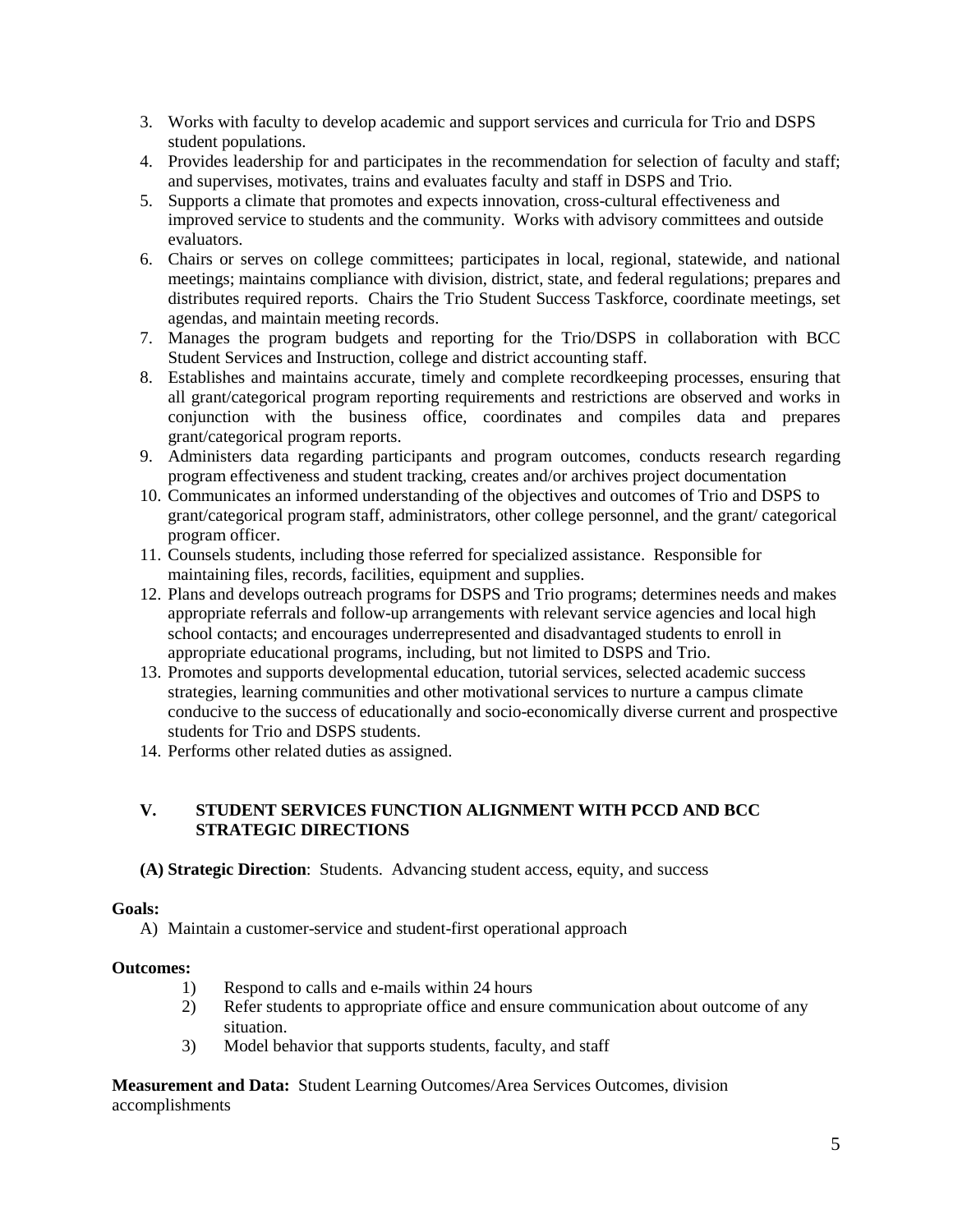**(B) Strategic Direction**: Collaboration. Creating a culture of innovation and collaboration

#### **Goals:**

B) Keep high visibility and service orientation toward the internal community

#### **Outcomes:**

- 1) Maintain open-door policy
- 2) Develop channels of communication formally through Leadership Council and Roundtable and informally through reaching out to college departments.
- 3) Schedule regular topical forums

**Measurement and Data:** Student Learning Outcomes/Area Services Outcomes, division accomplishments

**(C) Strategic Direction**: Communities. Engaging our communities and partners

#### **Goals:**

C) Keep high visibility with external community

#### **Outcomes:**

- 1) Participate on boards: Chamber, Downtown Berkeley Association, etc. and demonstrate benefits to BCC.
- 2) Attend community events.
- 3) Make presentations to external constituencies including City Councils and School Boards.
- 4) Build financial capacity as part of President's Circle.
- 5) Raise awareness of the college by the external community

**Measurement and Data:** Student Learning Outcomes/Area Services Outcomes, division accomplishments

**(D) Strategic Direction**: Create a Culture of Innovation and Collaboration

#### **Goals:**

D) Maintain integrated marketing plans and college plans

#### **Outcomes:**

- 1) Develop ambitious and robust college plans, integrate them with the district's strategic directions, and report on deliverables and accomplishments annually.
- 2) Develop strategic marketing plan, integrate into college fabric, and report on accomplishments

**Measurement and Data:** Student Learning Outcomes/Area Services Outcomes, division accomplishments

**(E) Strategic Direction**: Resources. Developing resources to advance and sustain Berkeley City College's mission

#### **Goals:**

E) Leverage much needed funds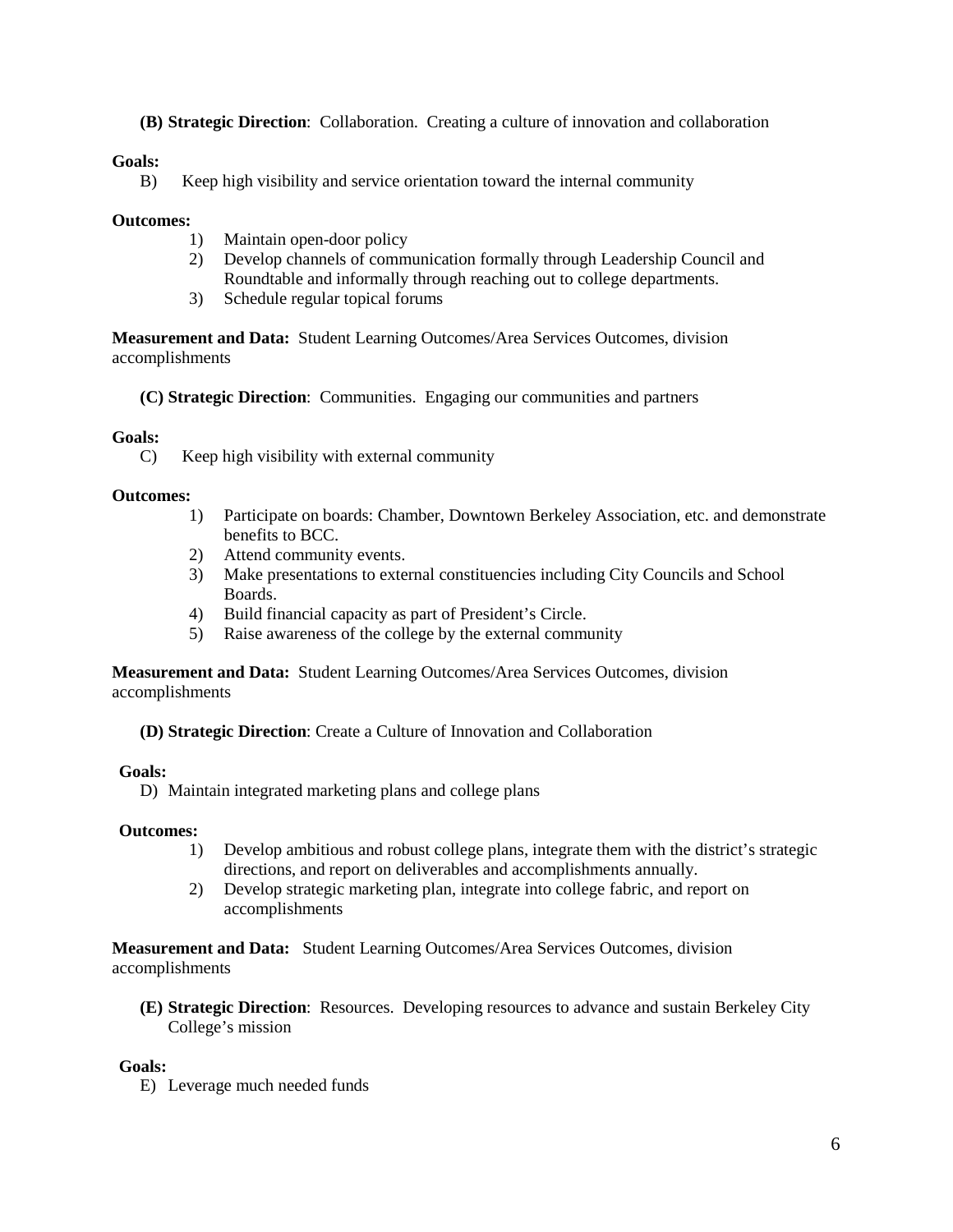## **Outcomes:**

- 1) Gain additional college funds through grants.
- 2) Gain additional funding through partnerships.
- 3) Increase funding through fund raising
- 4) Increase additional funding through contact education

**Measurement and Data:** Student Learning Outcomes/Area Services Outcomes, division accomplishments

# **VI. SUPPORTING EVIDENACE FOR THIS YEAR'S ACCOMPLISHEMENT[1](#page-7-0)**

Summary Accomplishment and Evidence

#### Integrate Program Review into Decision-Making Process

In order to increase institutional effectiveness, Berkeley City College Student Services has integrated Program Review into a complete decision-making process. Through Unit Plan, Program Review, Student Learning Outcomes and the shared governance process, Student Services Division within Berkeley City College clarifies, streamlines, and prioritizes its many actions plans, action items, and initiatives and develops a comprehensive implementation plan complete with performance measures.

Please see the integrated decision-making process in a diagram below.

<span id="page-7-0"></span><sup>&</sup>lt;sup>1</sup> See detailed accomplishment at BCC Student Services Homepage.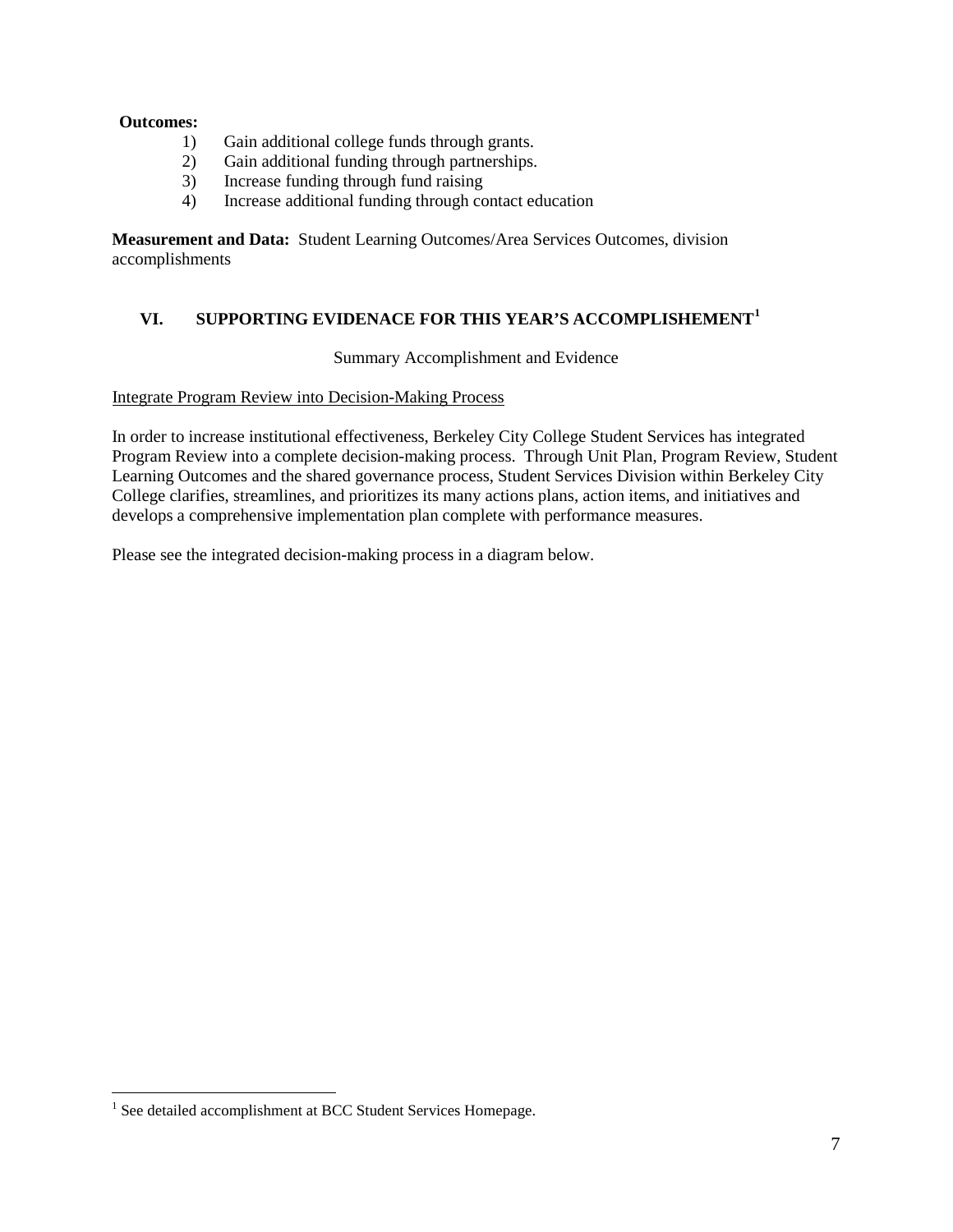Berkeley City College Student Services Institutional Effectiveness Process

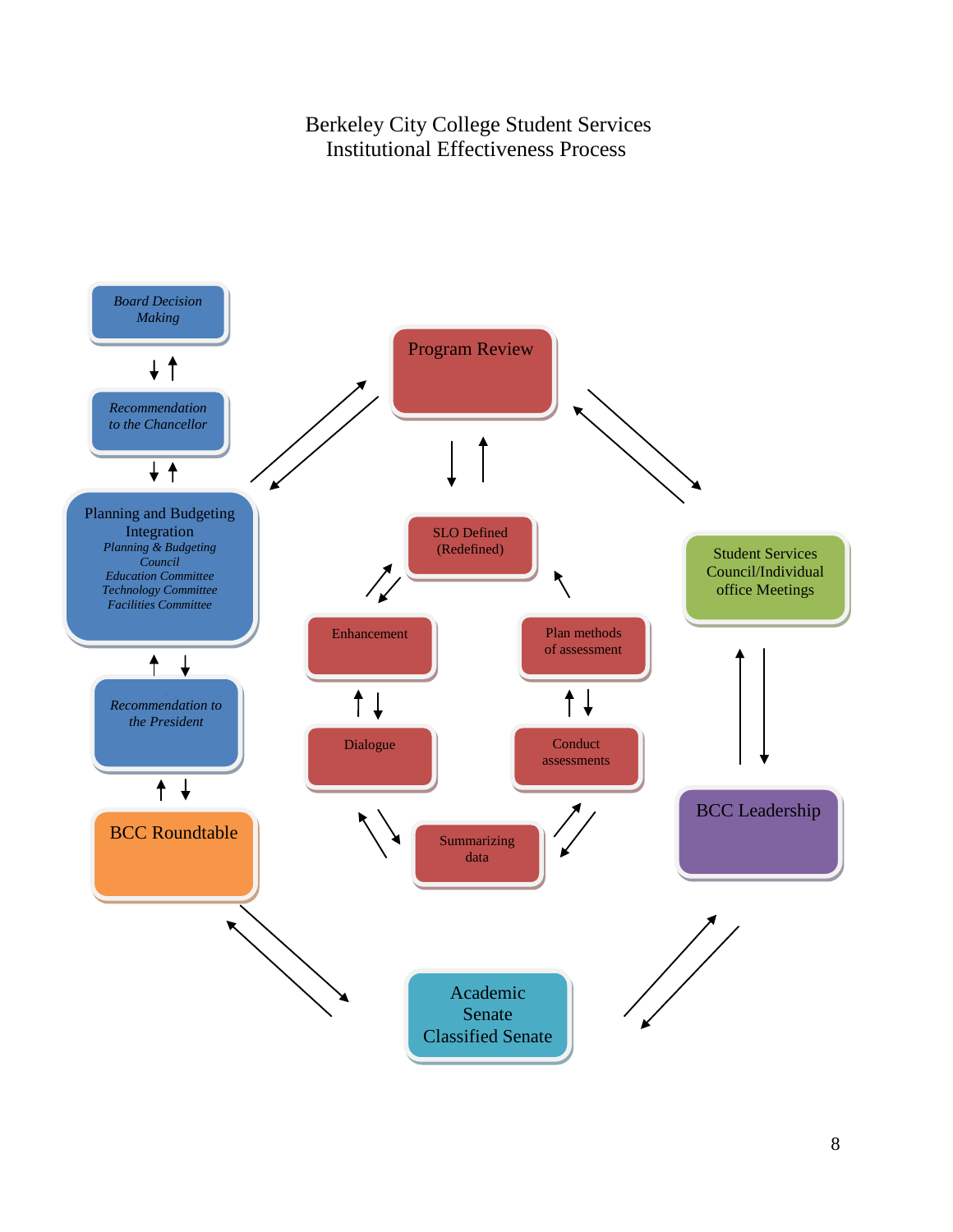## Advance Student Access, Equity, and Success

In spite of budget cuts over the most recent three years, Student Services Division has assisted the College in making a significant progress in access, equity, and success.

Access. Over the last three years,

- Annual headcount increased 6.5% from 11,572 to 12,325.
- Annual FTES increased slightly from 4,208 to 4,313.
- The number of students that took a placement assessment grew by 28% from 4,220 to 5,406.
- The number of students received orientation increased by 25% from 1,462 to 1,820.
- The number of students served through Matriculation process grew by 25% from 5,550 to 6,924, while counseling faculty decreased during the same period.

Equity.

- Ethnic minorities have increased, e.g., African-American from 2,259 to 2,412, Asian from 1,827 to 2,008, and Hispanic from 1,566 to 1,853.
- DSPS serves 6% of the overall BCC students, and the highest number of mobility impaired students among the 4 PCCD colleges. Nonetheless, staff to student ratio decreased from 1:68 in 2008-09 to the current 1:114.
- EOPS/CARE has been serving over 400 or 6% of overall BCC student population, while state funding is designated only for 160 students and cut in half over the last three years.
- Total Financial Aid award amount at BCC grew by 76% from \$4.1 million to \$7.2 million dollars over a three-year period.

Success.

Over the last three years,

- College-wide persistence rate increased from 54% to 66%
- CTE course success rate increased from 64% to 66%.
- Basic Skill course success rate grew from 43% to 49%.
- ESL improvement rate rose from 43% to 49%.
- Degree/certificate awards increased from 128 to 146.
- 6-year transfer rate increased from 26% to 33%.

## Effectiveness and Efficiency

BCC Student Services served numbers of students higher than those statistics suggested above due to the following reasons:

- 1. The demand for assessment and orientation was far more than the number of sessions that BCC could offer.
- 2. Course supply could not meet demand. As a result, students had to meet counseling faculty members several times in order to try to find alternative courses. Nonetheless, a significant number of students could not take the alternatives due to co-requisite/pre-requisite challenge.
- 3. The efficiency and effectiveness of DSPS faculty and staff is noteworthy: while the need of DSPS students at BCC was reflected by the State Chancellor's Office allocation of 31% to BCC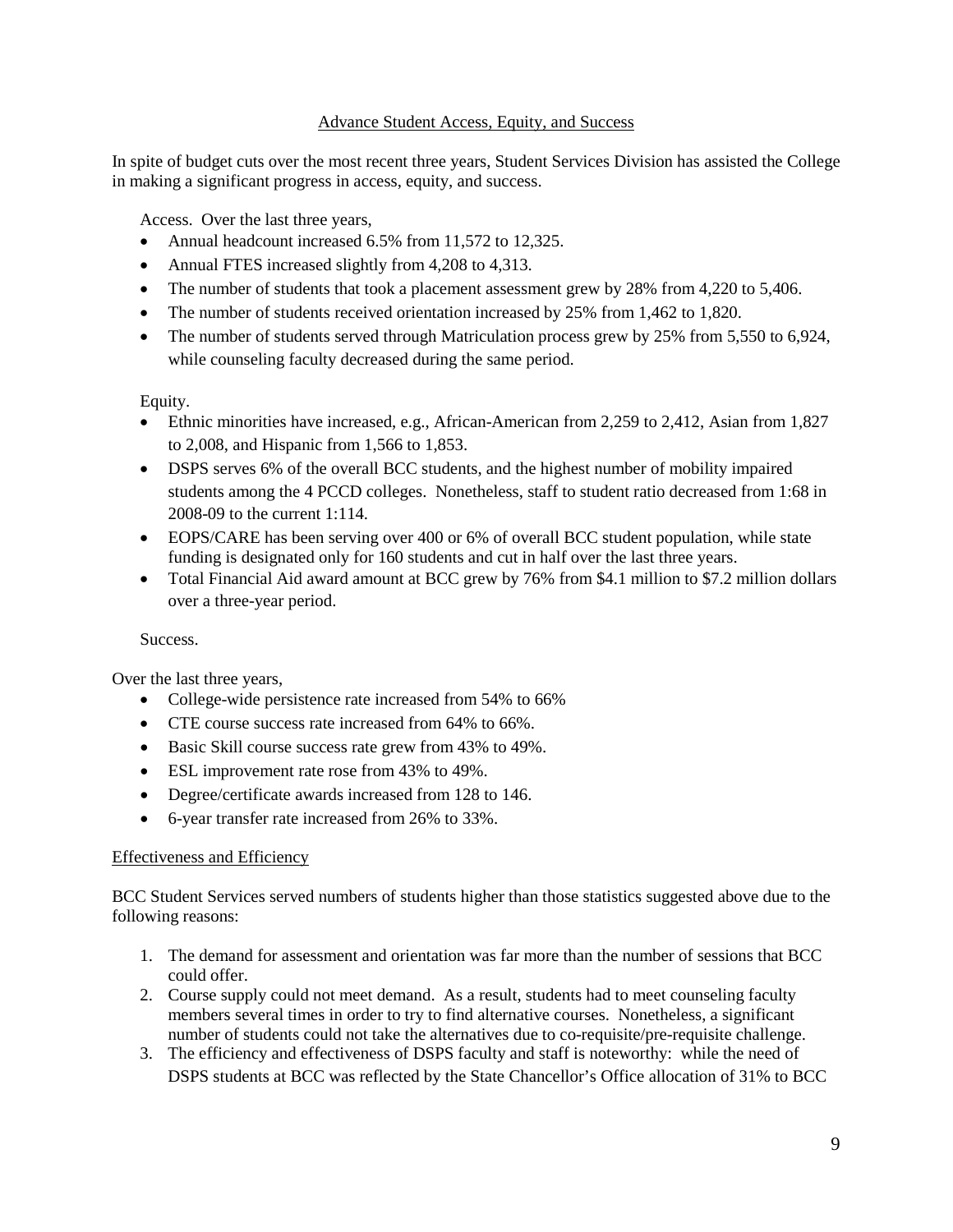of DSPS funds within PCCD, BCC's annual expenditure only represented 19% of district wide in 2010-11.

# Student Learning Outcomes (SLO) and Assessment

Student Services members have received SLO trainings by both internal and external personnel, initiated continued dialogue about SLO, developed SLO assessment, and begun the assessment process. BCC Student Services has reached Student Learning Outcomes (SLOs) Development Level by:

- Establishing a division-wide framework for definition of student learning outcomes (where to start), how to extend, and timeline.
- Developing authentic assessment strategies for assessing student learning outcomes as appropriate to service area SLOs
- Having organizational structures (Student Services Council, and shared governance structure at the college (Leadership, Roundtable, Classified and Academic Senate, etc.) and the district levels (Joint Instruction and Student Services Committee, District-wide Classified and Academic Senate Curriculum Committee, Planning and Budget Integration Committees, etc.) are supporting strategies for student learning outcomes definition and assessment.
- Accepting responsibilities by Leadership groups at both college and district levels for student learning outcomes implementation.
- Sharing human and financial resources supporting student learning outcomes and assessment.
- Having fully engaged counseling faculty and Student Services staff in student learning outcomes development.
- Incorporate the data analysis by researchers at college and district levels.

All BCC Student Services areas will reach SLO Proficiency Level and approach Sustainable Continuous Quality Improvement Level by Fall 2012.

- Student Services SLOs and authentic assessments are in place for all Student Services areas/programs.
- A widespread dialogue about the results of assessment and identification of gaps will occur at the divisional, college, and district levels.
- Decision-making includes dialogue on the results of assessment in Student Services areas/programs and is purposefully directed toward aligning division, college, and district-wide practices to support and improve student learning in Student Services.
- Student Services publishes comprehensive assessment reports online on a regular basis.
- SLO assessment findings demonstrate students' awareness of goals and purposes of Student Services areas/ programs in which they participate.
- Integrate assessment results with continuous review and improvement by integrating SLO Action Plan with the Unit Action Plan in Student Services.

Please se[e http://www.berkeleycitycollege.edu/wp/student\\_service\\_programs/student-services-slo-home/](http://www.berkeleycitycollege.edu/wp/student_service_programs/student-services-slo-home/) and taskstream for details. SLO status chart is presented below:

| <b>Student Service Program</b> | Has established SLOs or SAOs | Is assessing SLOs or SAOs |
|--------------------------------|------------------------------|---------------------------|
| Admissions & Records           | SLO, Yes                     | Yes                       |
| Financial Aid                  | SAO, Yes                     | Yes                       |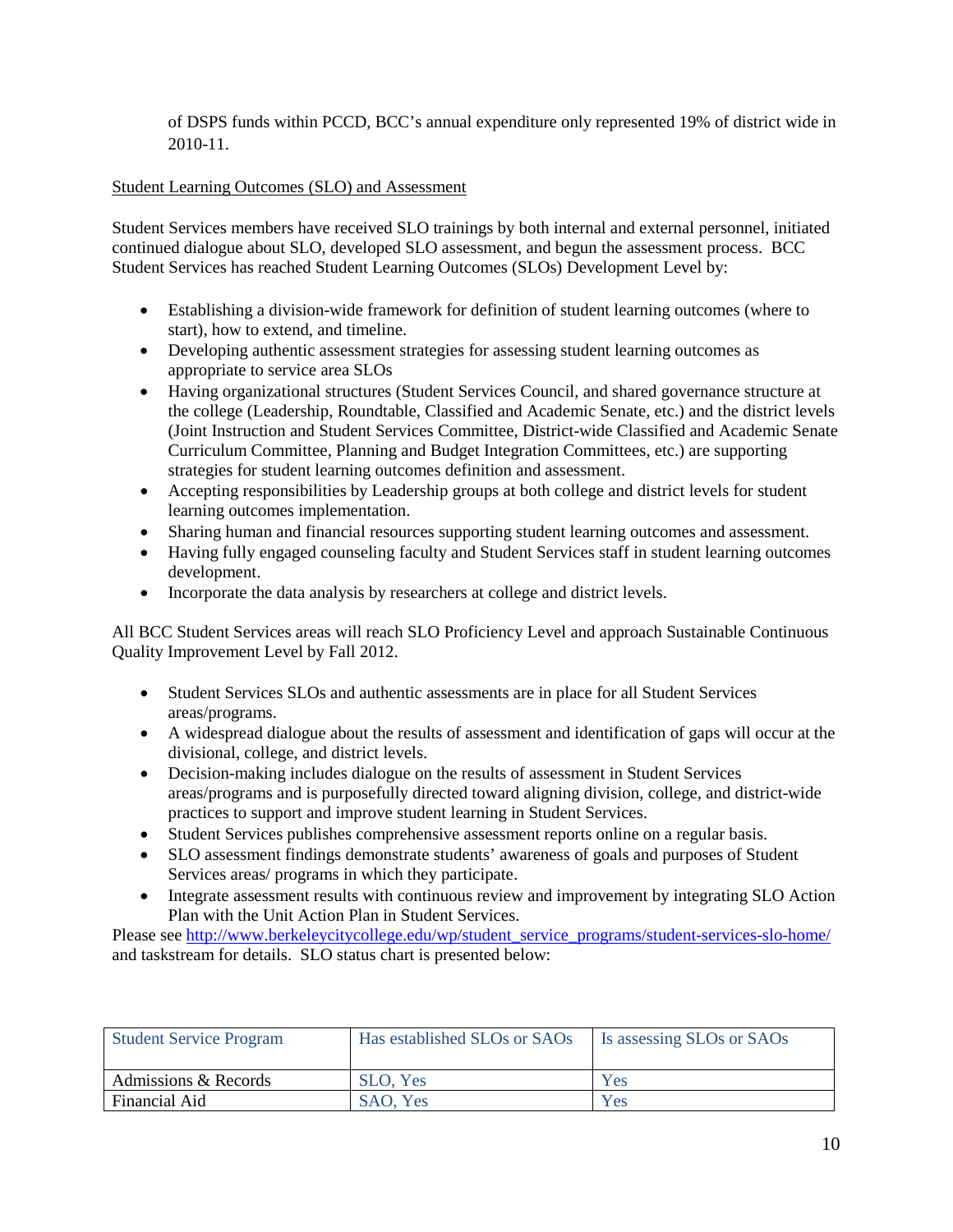| <b>Outreach/Student Ambassador</b> | SLO/SAO, Yes | Yes |
|------------------------------------|--------------|-----|
| Assessment and Orientation         | SLO, Yes     | Yes |
| Counseling                         | SLO, Yes     | Yes |
| <b>DSPS</b>                        | SLO, Yes     | Yes |
| EOPS/CARE/CalWORKS                 | SLO, Yes     | Yes |
| <b>Veterans Affairs</b>            | SAO, Yes     | Yes |
| Career/Transfer Center             | SLO/SAO, Yes | Yes |

# Communication and Information Dissemination

To enhance communication and information dissemination, Student Services have developed new websites and updated and upgraded websites for all functions.

# **New Websites**

Berkeley City College Personal Safety and Campus Security: <http://www.berkeleycitycollege.edu/wp/personal-safety/> eCounseling: http://www.berkeleycitycollege.edu/wp/counseling/e-counseling/ Program Review Homepage : [http://www.berkeleycitycollege.edu/wp/student\\_service\\_programs/berkeley-city-college-program-review](http://www.berkeleycitycollege.edu/wp/student_service_programs/berkeley-city-college-program-review-summary/)[summary/](http://www.berkeleycitycollege.edu/wp/student_service_programs/berkeley-city-college-program-review-summary/)

Student Ambassador: http://www.bccambassadors.org/.

Student Services Council meeting minutes:

http://www.berkeleycitycollege.edu/wp/student\_service\_programs/student-services-department-meetingminutes/

Student Services SLOs and Assessment:

http://www.berkeleycitycollege.edu/wp/student\_service\_programs/student-services-slo-home/

## **Updated and Upgraded Websites**

| Articulation:               | http://www.berkeleycitycollege.edu/wp/articulation/ |  |  |  |  |
|-----------------------------|-----------------------------------------------------|--|--|--|--|
| Assessment and Orientation: |                                                     |  |  |  |  |

http://www.berkeleycitycollege.edu/wp/student\_service\_programs/assessment-orientation/<br>Associated Students and Clubs: http://www.berkeleycitycollege.edu/wp/asbcc/ <http://www.berkeleycitycollege.edu/wp/asbcc/> Bookstore:`

[http://www.bkstr.com/webapp/wcs/stores/servlet/StoreCatalogDisplay?catalogId=10001&langId=-](http://www.bkstr.com/webapp/wcs/stores/servlet/StoreCatalogDisplay?catalogId=10001&langId=-1&demoKey=d&storeId=16453) [1&demoKey=d&storeId=16453](http://www.bkstr.com/webapp/wcs/stores/servlet/StoreCatalogDisplay?catalogId=10001&langId=-1&demoKey=d&storeId=16453)

CalWORKs: [http://www.berkeleycitycollege.edu/wp/student\\_service\\_programs/calworks/](http://www.berkeleycitycollege.edu/wp/student_service_programs/calworks/)

Concurrent Enrollment: http://www.berkeleycitycollege.edu/wp/counseling/concurrentenrollment/

Counseling: http://www.berkeleycitycollege.edu/wp/counseling/

DSPS – PSSD; http://www.berkeleycitycollege.edu/wp/pssd/

EOPS/CARE: http://www.berkeleycitycollege.edu/wp/student\_service\_programs/eops/

Financial Aid: http://www.berkeleycitycollege.edu/wp/financial\_aid/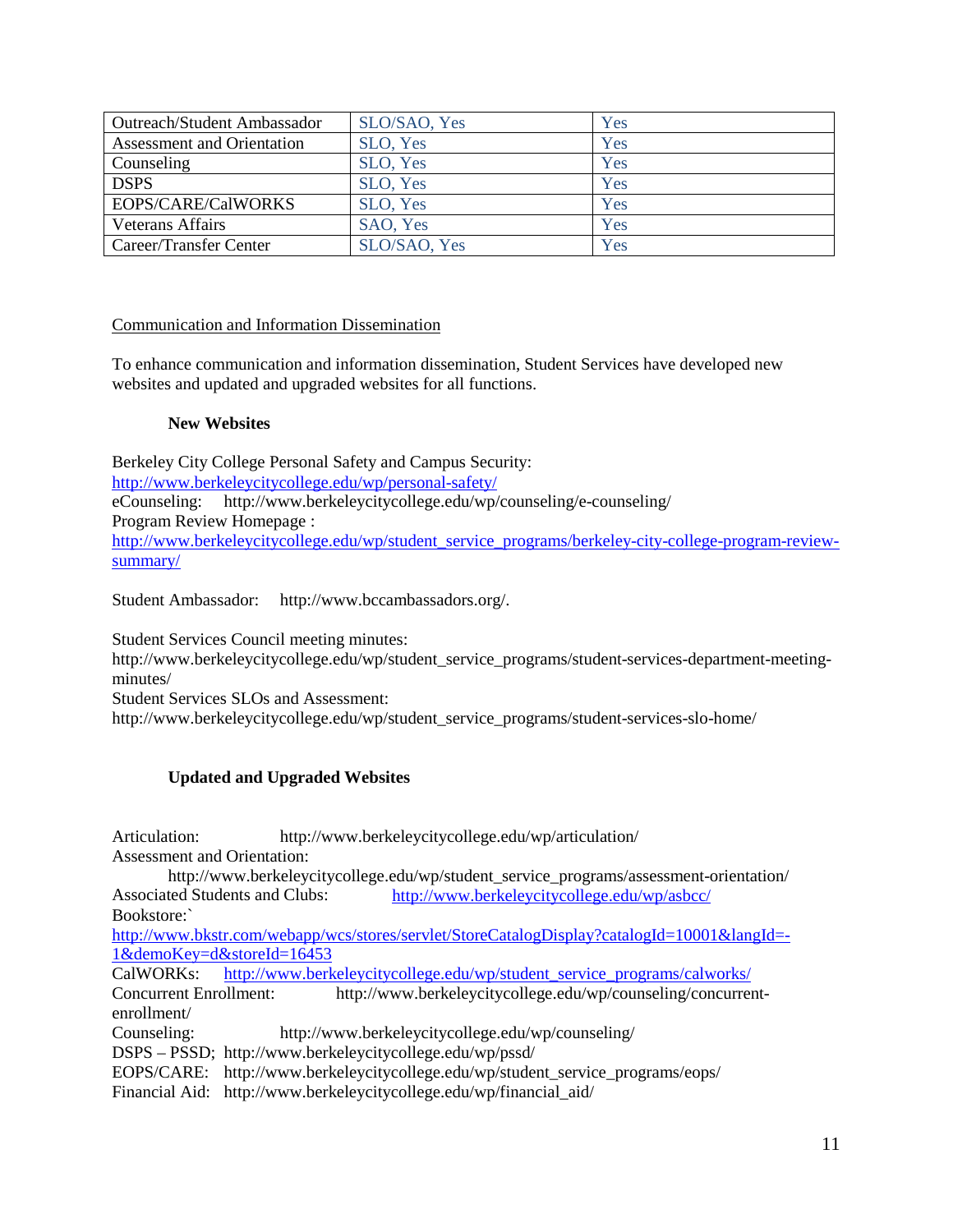Graduation: <http://www.berkeleycitycollege.edu/wp/grad/> Honor Society; http://www.berkeleycitycollege.edu/wp/ptk/ Transfer and Career Services: http://www.berkeleycitycollege.edu/wp/transfer/ http://www.berkeleycitycollege.edu/wp/transfer/ Veteran Affairs[:http://www.berkeleycitycollege.edu/wp/vets/](http://www.berkeleycitycollege.edu/wp/vets/)

## Partnership and Civic Engagement

Partnerships. In 2010-11, Student Services at BCC enhanced partnerships with local high schools, community agencies, churches, 4-year transferring institutions, Berkeley Mayor's Office, and Berkeley and Emeryville Chambers. In addition, BCC has elevated its partnership with the State Department, Institute of International Education, and the Fulbright Board to a much higher level than the previous year.

To streamline and collaborate services at the 4 PCCD colleges, BCC Student Services actively participated in the 'district-wide coordination and collaboration' development and implementation. Please see documents at

[http://www.berkeleycitycollege.edu/wp/student\\_service\\_programs/files/2011/12/Student-Service-Matrix-](http://www.berkeleycitycollege.edu/wp/student_service_programs/files/2011/12/Student-Service-Matrix-Revised-4-14-11.pdf)[Revised-4-14-11.pdf](http://www.berkeleycitycollege.edu/wp/student_service_programs/files/2011/12/Student-Service-Matrix-Revised-4-14-11.pdf)

Civic Engagement. In addition, faculty, staff, and students from BCC Student Services conducted several civic engagement activities, e.g., March to March, Rebuild California, Rebuild Berkeley, etc.

# **VII. GOALS FOR NEXT YEAR**

## **Strategic Goal A: Advance Student Access, Equity, and Success**

Guide Student Services faculty and staff to develop and implement short- and mid-term "Enrollment Facilitation Strategies" to overcome registration bottle necks, and to achieve district targets and college FTES goals.

In collaboration with district office and Instruction at BCC to develop and implement strategies to increase retention and improve advancement from basic skills to college level courses, and to facilitate CTE enrollment and transfer.

Design and implement structural changes in Student Services and collaborate with Instruction at BCC to streamline education delivery methods in order to reduce the persistence gap among ethnic groups.

## **Strategic Goal B: Engage and Leverage Partners**

Leverage, align, and expand partnerships with schools and community agencies to ensure goals are in place for enhanced student learning and success.

## **Strategic Goal C: Build Programs of Distinction**

Direct and guide Student Services to complete SLOS by leveraging district- and college-wide resources to support completion of SLO assessment.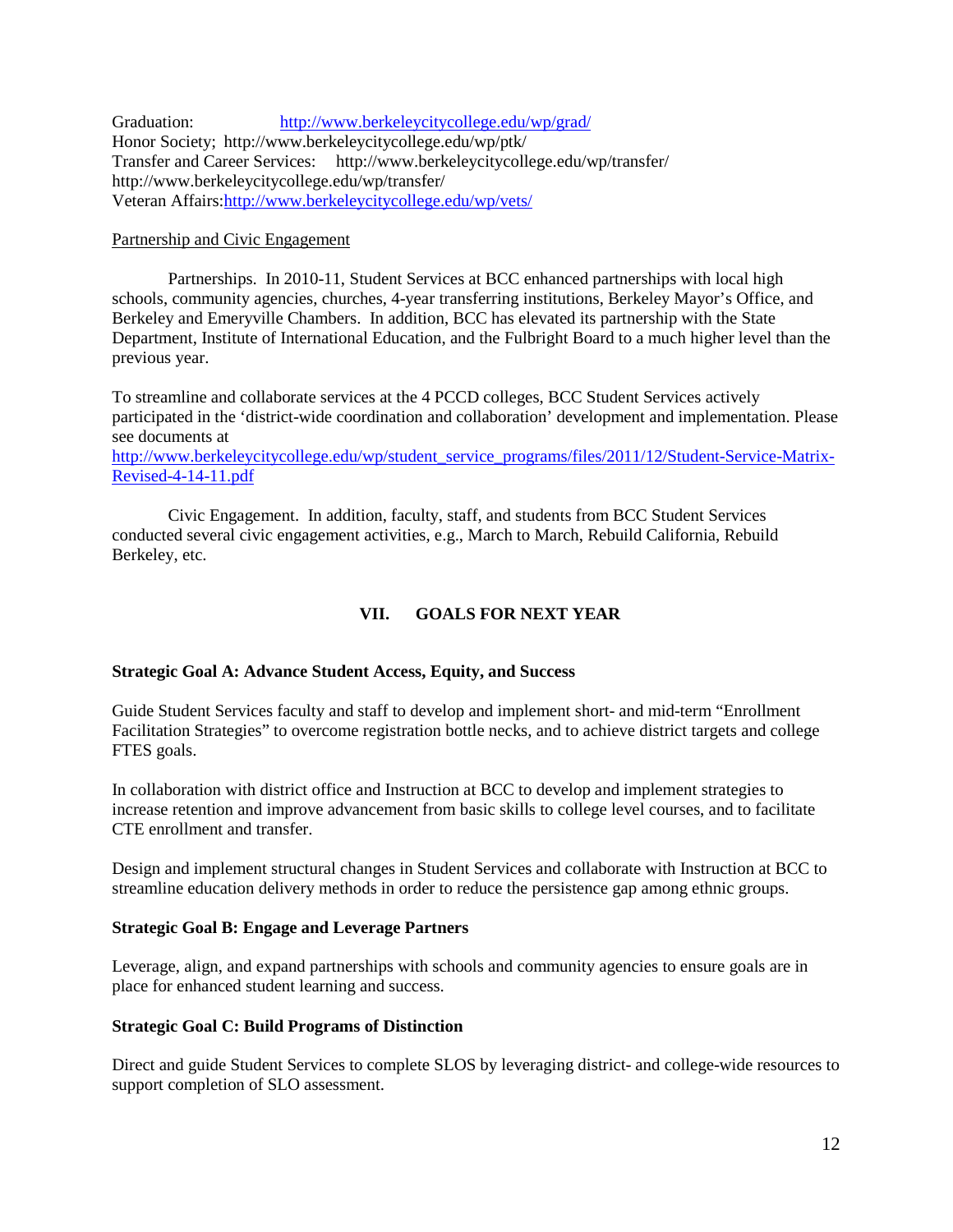Engage the campus community in out-of-the-box strategy development and implementation for student success.

#### **Strategic Goal D: Create a Culture of Innovation and Collaboration**

Serve as a PBIC member and work with district leaders to implement PBIM model in phases at both college and district levels.

Identify ways in which technology can enhance efficiencies that support student success.

#### **Strategic Goal E: Develop and Manage Resources to Advance Our Mission**

Guide BCC Student Services to deliver effective and efficient support service to achieve district targets and college goals.

Guide and direct office/function to leverage additional and/or alternative resources to enhance student services quality and productivity.

Continue to refine the budget within Student Services so that it is transparent and understandable for faculty, staff and students.

## **VIII. RESOURCES NEEDS TO ACHIEVE GOALS**

## **Human Resources:**

Counseling Center:

1 FTE Psychological Counselor 3 FTE General Counselor (including filling 1 vacant position) 1 FTE Clerical Assistant

#### DSPS:

1 FTE DSPS Coordinator/Counselor (filling 1 vacant position since 2008) 1 FTE DSPS Counselor (filling 1 FTE Counseling vacancy since 2008) 1 FTE Learning Disability Specialist increasing from .6 FTE 1 FTE DSPS Staff Assistant (vacant position since 2011) 1 FTE DSPS Adaptive Technology Specialist

#### EOPS/CARE

1 FTE EOPS Counselor (filling the 1 vacant FTE since 2008) Increase .8 FTE Staff Assistant to 1 FTE

## PACE

1 FTE PACE Counselor

#### PERSIST

0.5 FTE PERSIST Counselor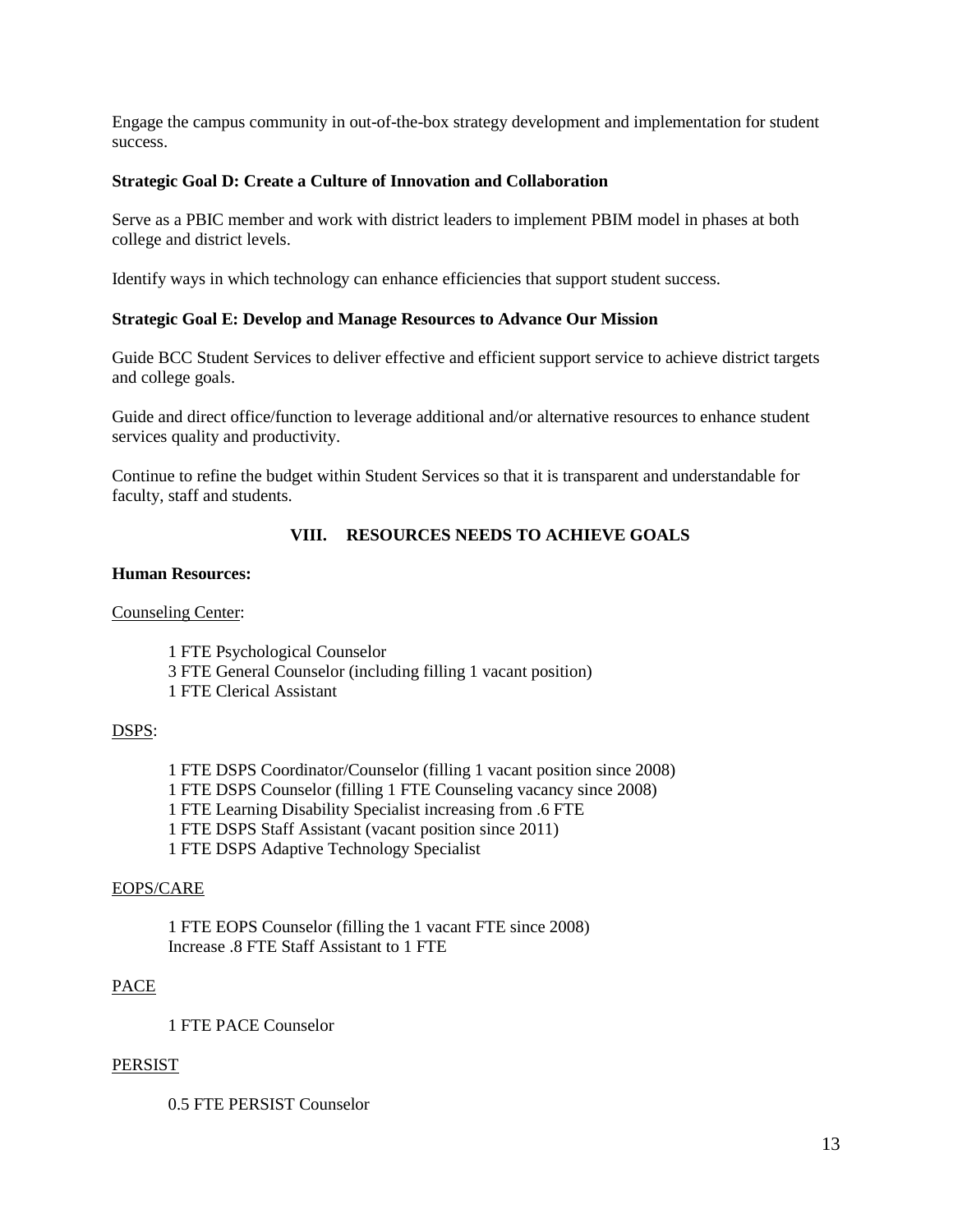## Matriculation: Assessment and Orientation and Outreach

1 FTE Clerical Assistant for Matriculation (Assessment/Orientation and Outreach Student Ambassador Program)

## Articulation

Increase Articulation Officer from .5 to 1 FTE.

## Student Life

1 FTE Student Services Specialist

#### Transfer and Career Center

1 FTE career services and job placement Student Personnel Specialist

#### Veteran Affairs/Health Services

1 FTE Veteran Affairs Coordinator 1 FTE Veterans Affairs (.5 FTE) and Health Services (.5 FTE) Staff Assistant

## **Equipment/IT**

Electronic Imaging Electronic transcript Lap top computers -7 Software upgrades and updates, e.g., SARS calling services, DSPS related software Kurzweil 1000/3000, Dragon, Zoom Tex Magnification, Jaws, Text Aloud, Open Book, Omni, refreshable Braille Microsoft LifeChat LX-3000 headsets for 3 units 5 Macintosh 20 Victor Streams supporting audio learning 20 iTouch and 20 iPad supporting LD and students with other disabilities On-line Student Services, hard- and soft-ware Copier/Fax/Scanners Ergonomic furniture/chairs Panic buttons Office furniture for additional office space requested below.

## **Financial Resources**

Secure Student Ambassador Program Budget of \$40,000 Increase adjunct counseling budget from \$102,000 to \$160,000 Increase district DSPS match to be based on the share determined by the State Chancellor's Office among the four colleges Ensure district match for EOPS/CARE

## **Space**

Additional space is needed for: